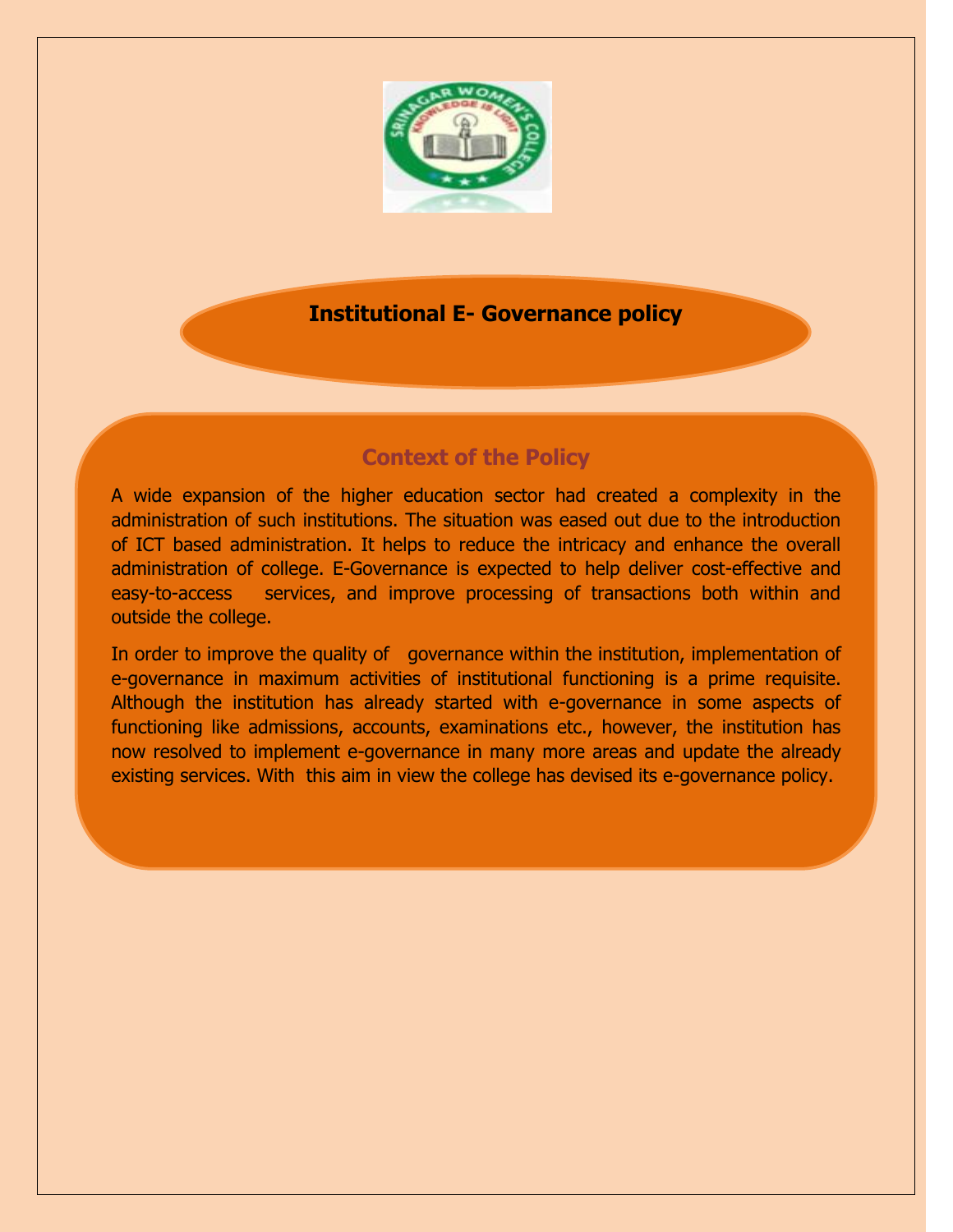# **Objectives of the policy:**

- 1. Achieving quality and efficiency in functioning
- 2. Promoting transparency and accountability
- 3. Moving towards paperless administration
- 4. Facilitating online internal and external communication
- 5. Providing easy access to information
- 6. Making the institution accessible to all
- 7. Stepping towards blended learning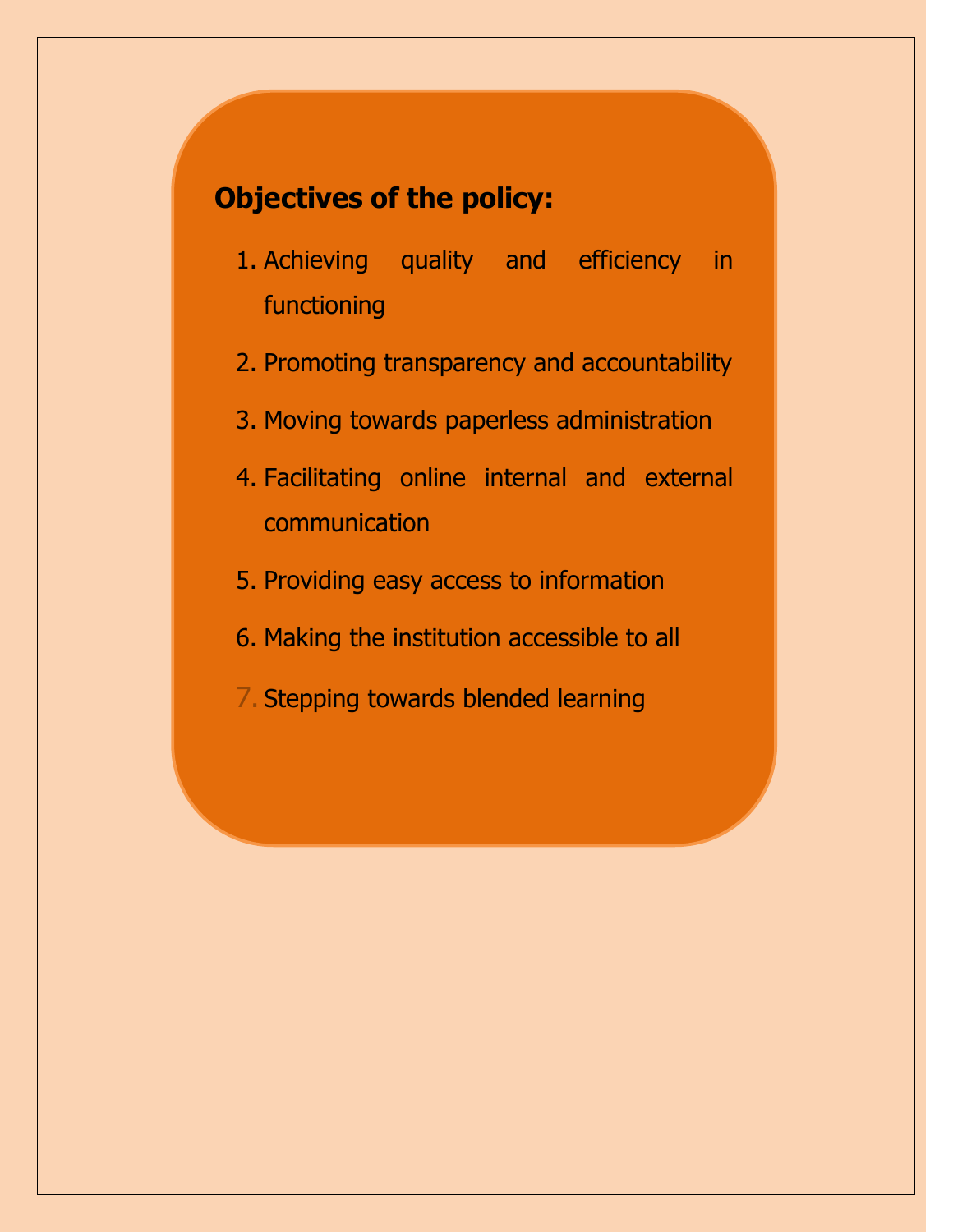## **Implementation of the policy**

#### **Website**

The website of the college has been redesigned taking into account the new changes. The website reflects the information about the college and also gives a glimpse of all the important activities, notices, Staff details with their contact No.s, Sports achievements, Semester Results, College Policies, Subject combination, etc... Also, dashboard Posts are posted on the important activities so that students are informed in time and they can discuss through comments on that posts. Students are encouraged to be in constant touch with the website.

#### **Admission**

As a part of e-governance initiative, admission of students takes place through online mode on University of Kashmir website. Students are advised to visit college website also. The admission committee issues e-prospectus and endorses admission forms, authenticates data/ documents in off line mode. The merit list/ admission/Roll Nos. and Time table are issued in online mode through college website http://www.srinagarwomenscollege.com/ and WhatsApp groups.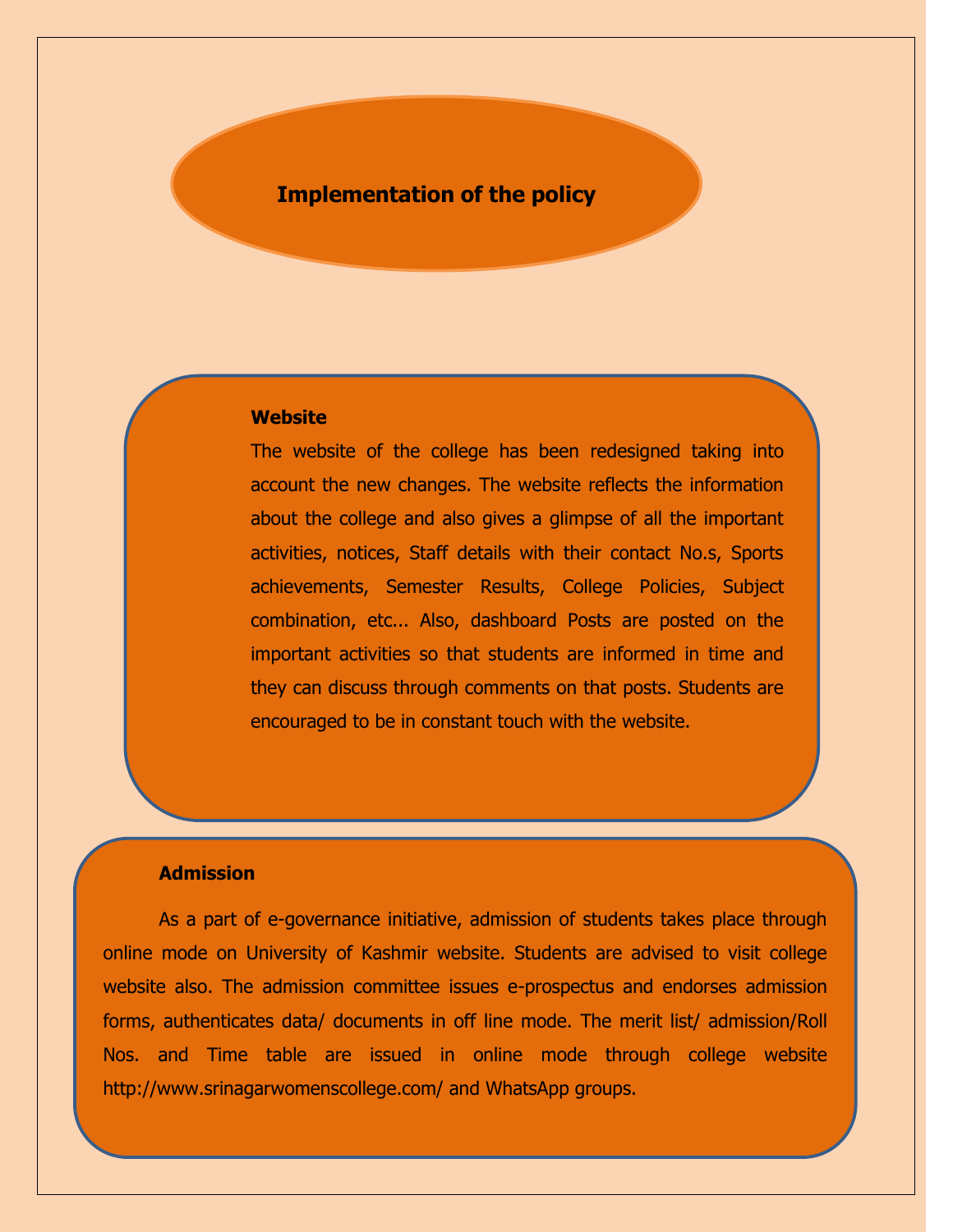**1. Examination** The college conducts regular annual/semester examination in off line mode. However, in view of COVID-19 pandemic and subsequent guidelines from UGC the college switched to online examination pattern using Google forms portal. The awards of theory and practical examinations are submitted to IT section of affiliating university through online mode of University portal. The examination related issues like rechecking and re-evaluation, declaration of results are ensured through online mode. For smooth conduct of all these activities affiliating university has provided the college with dedicated IT section with IT professional/Data operator. The broadband facility to the IT Section of the college has been provided by the University of Kashmir. It provides basis for Online Registration, File Tracking, Re-Evaluation, Migration, E-Tutorials and Results of the students. The students can access/update their credentials from the IT Section of the college without visiting the university.

#### **Administration**

The college administration is mostly operated through e- governance mode like biometric attendance, discipline monitoring through CCTV displays, official communication through emailing, whatsapp, Google sheets, and zoom app. The administrative office is fully automated for activities related to accounts, student's admissions and administration including internal assessment, admit card, and other human resource management services. To perform these activities the library and administrative office have 11 desktops and 04 laptops. Of late the official communication takes place through paperless mode like electronic mail and administrative Department's web portal. The meetings with administrative secretary and top Govt. functionary take place through Video conferencing mode and Zoom App. Mode.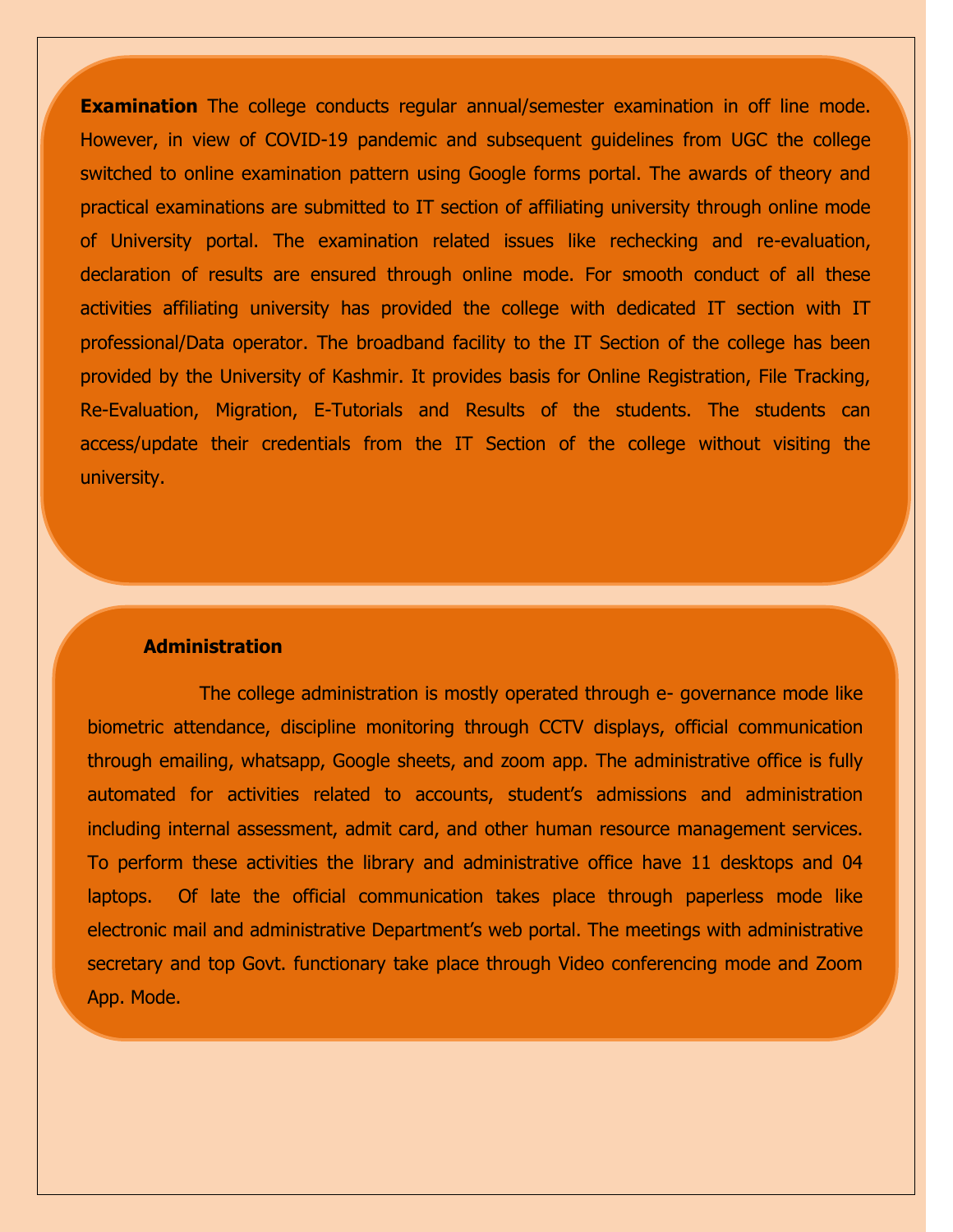#### **Finance and Accounts**

The ICT based mechanisms which are implemented in college. On line transfer of payments to vendors doing repair and repair work in college and to firms engaged in supply of items through GeM/e- tendering process. Employee salary is being transferred online through JKPaySys portal. JK Payment System (PayManager) provides the common and integrated platform for DDO's to prepare all types of bills for booking of expenditure. State funds are being transferred online of to Govt. approved executive agencies like R and B (PWD), JKSCICOP through BEAMS portal under the component CAPEX budget. Administrative Approval (AA) to approved vendors is also issued online on GeM portal and payment to vendors is issued through PFMS/BEAMS. E-Tendering and GeM process are operational for procurement component.

#### **Library**

The Library also provides access to about 6000 plus e-journals and 1, 64,300 plus e-books through NList programme of INFLIBNET. The library is in process of getting fully automated with SOUL based automation and barcoding. The equipment and machinery required for the same has been purchased by the college.

#### **Alumni**

In order to strengthen alumni interaction, a separate alumni whatsapp group has been created. The main purpose of the group is to provide facilities like registration, information of college activities, milestones achieved by alumni, feedback etc.